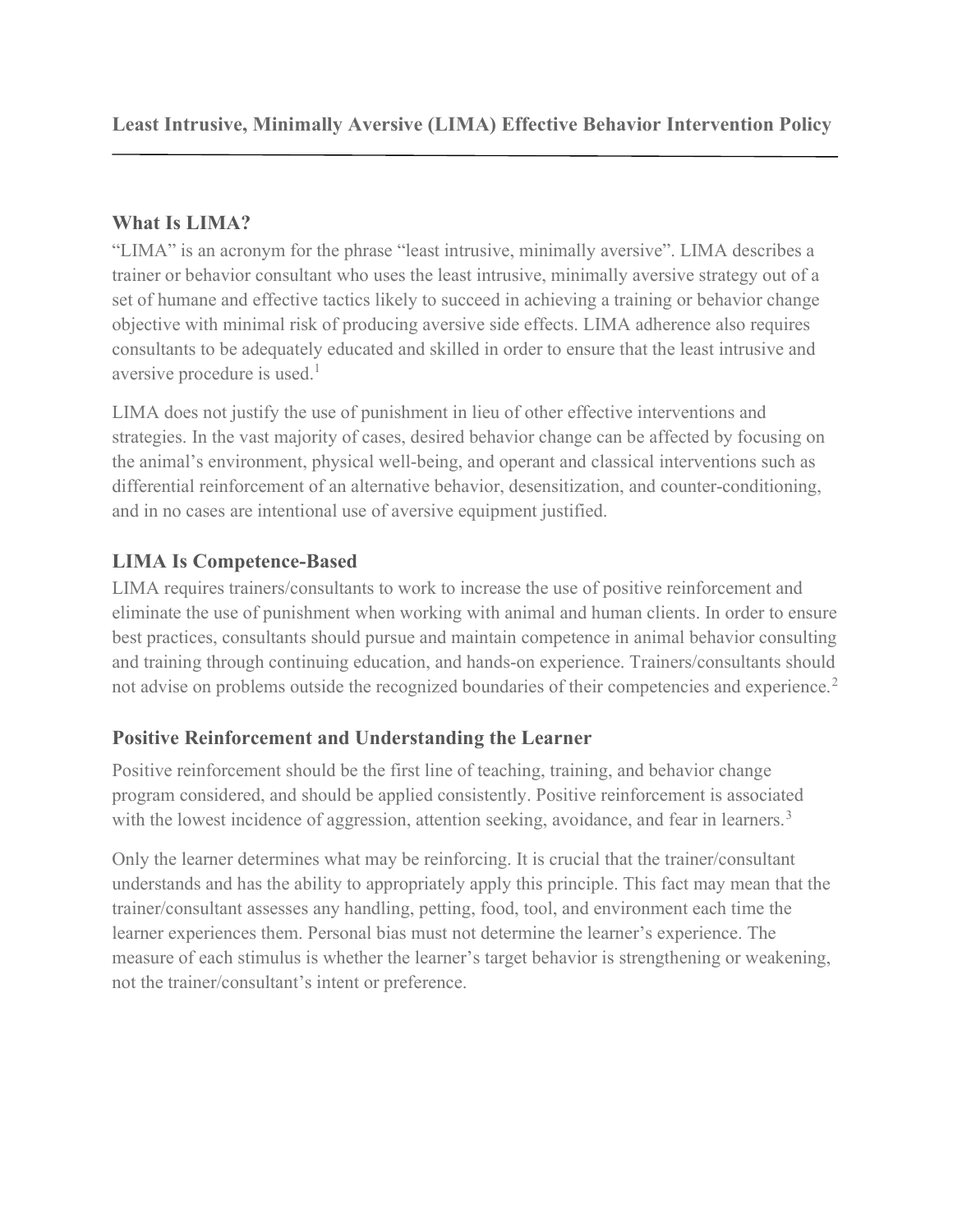## Systematic Problem Solving and Strategies

The trainer/consultant is responsible for ensuring learner success through a consistent, systematic approach that identifies a specific target behavior, the purpose of that behavior, and the consequences that maintain the behavior.

A variety of learning and behavior change strategies may come into play during a case. Ethical use of this variety always depends on the trainer/consultant's ability to adequately problem solve and to understand the impact of each action on the learner, as well as sensitivity toward the learner's experience.

### Preventing Abuse

We seek to prevent the abuses and potential repercussions of inappropriate, poorly applied, and inhumane uses of punishment and of overly-restrictive management and confinement strategies. The potential effects of punishment can include aggression or counter-aggression; suppressed behavior (preventing the trainer/consultant from adequately reading the animal); increased anxiety and fear; physical harm; a negative association with the owner or handler; increased unwanted behavior; and new, unwanted behaviors.<sup>5</sup>

### Choice and Control for the Learner

LIMA guidelines require that trainer/consultants always offer the learner as much control and choice as possible. Trainer/consultants must treat each individual of any species with respect and awareness of the learner's individual nature, preferences, abilities, and needs.<sup>6</sup>

# What Do You Want the Animal to do?

We focus on reinforcing desired behaviors, and always ask the question, "What do you want the animal to do?" Relying on punishment in training does not answer this question, and therefore offers no acceptable behavior for the animal to learn to replace the unwanted behavior. These LIMA guidelines do not justify the use of aversive methods and tools including, but not limited to, the use of electronic, choke or prong collars in lieu of other effective positive reinforcement interventions and strategies.

When making training and behavior modification decisions, trainers/consultants should understand and follow the Humane Hierarchy of Behavior Change – Procedures for Humane and Effective Practices,<sup>7</sup> outlined in the diagram.

For these reasons, we, strongly support the humane and thoughtful application of LIMA protocols, and we applaud those individuals and organizations working with animals and humans within LIMA guidelines.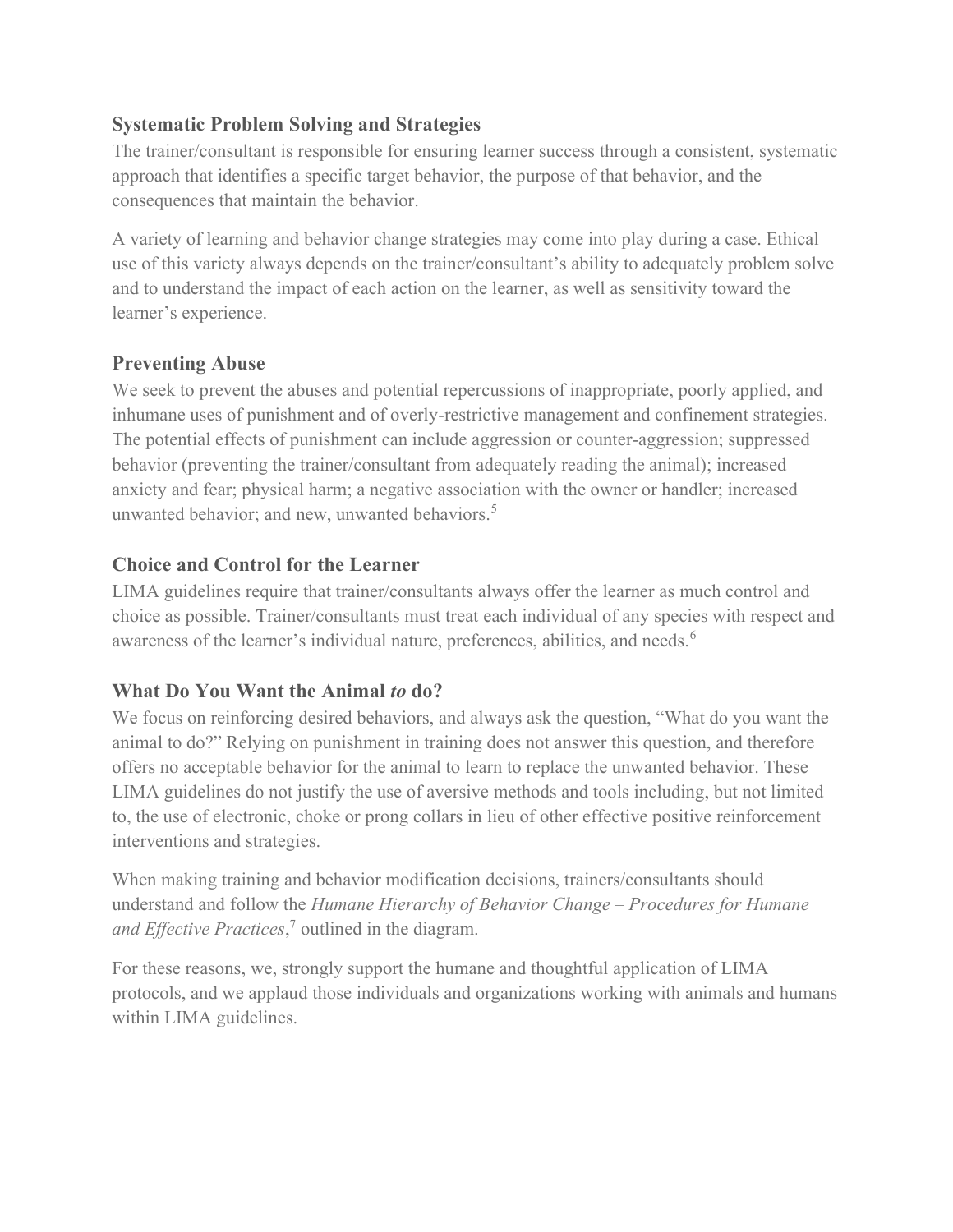### Purpose

The Humane Hierarchy serves to guide professionals in their decision-making process during training and behavior modification. Additionally, it assists owners and animal care professionals in understanding the standard of care to be applied in determining training practices and methodologies and the order of implementation for applying those training practices and methodologies.

## Hierarchy of Procedures for Humane and Effective Practice

- 1. Health, nutritional, and physical factors: Ensure that any indicators for possible medical, nutritional, or health factors are addressed by a licensed veterinarian. The consultant should also address potential factors in the physical environment.
- 2. Antecedents: Redesign setting events, change motivations, and add or remove discriminative stimuli (cues) for the problem behavior.
- 3. Positive Reinforcement: Employ approaches that contingently deliver a consequence to increase the probability that the desired behavior will occur.
- 4. Differential Reinforcement of Alternative Behavior: Reinforce an acceptable replacement behavior and remove the maintaining reinforcer for the problem behavior.
- 5. Negative Punishment, Negative Reinforcement, or Extinction (these are not listed in any order of preference):
	- a) Negative Punishment Contingently withdraw a positive reinforcer to reduce the probability that the problem behavior will occur.
	- b) *Negative Reinforcement* Contingently withdraw an aversive antecedent stimulus to increase the probability that the right behavior will occur.
	- c) Extinction Permanently remove the maintaining reinforcer to suppress the behavior or reduce it to baseline levels.
- 6. Positive Punishment: Contingently deliver an aversive consequence to reduce the probability that the problem behavior will occur.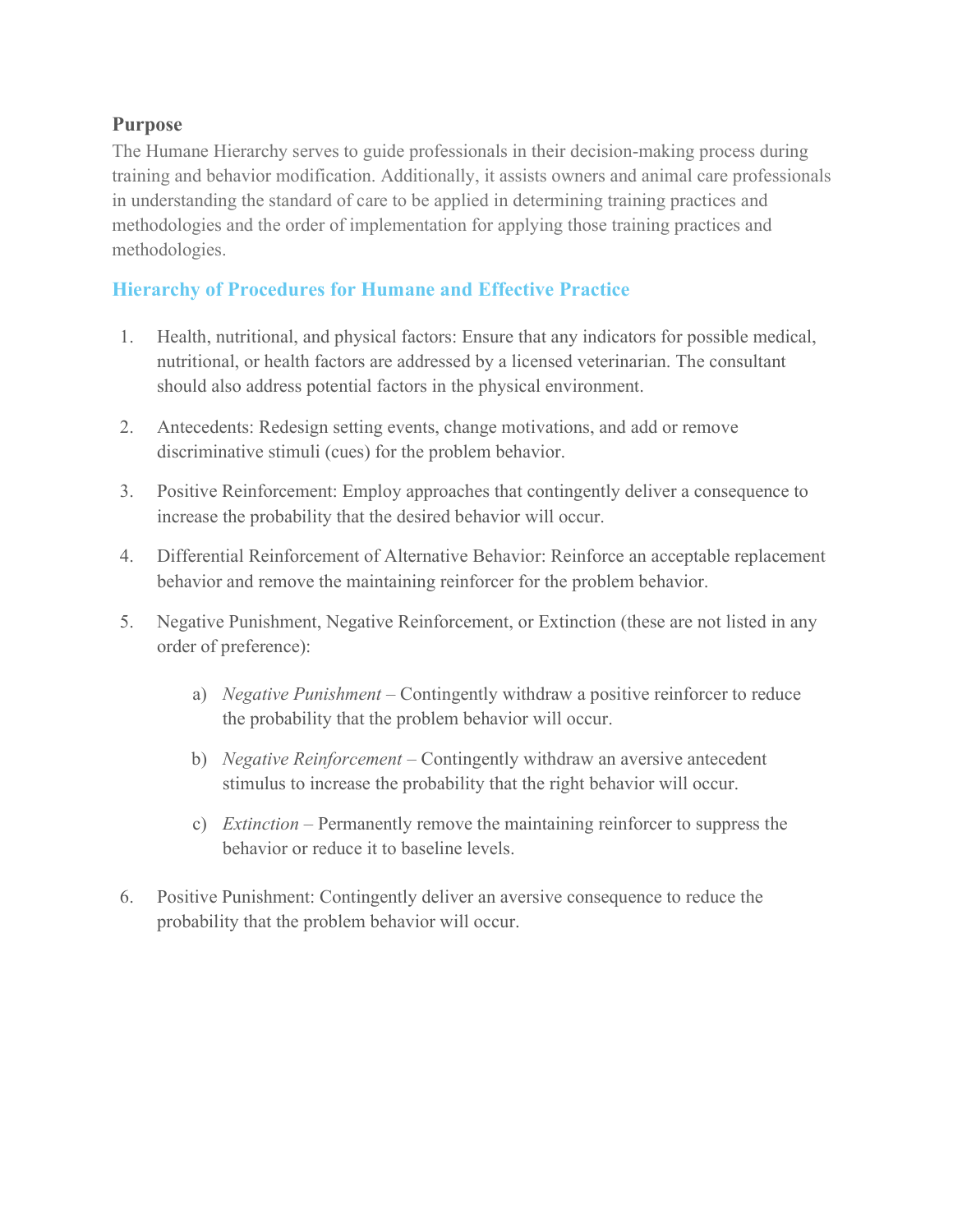#### Useful Terms

Intrusiveness refers to the degree to which a procedure affects the learners control. With a less intrusive procedure, a learner retains more control. The goal of LIMA is for its trainers/consultants to determine and use the least intrusive effective intervention which will effectively address the target behavior. In the course of an experienced trainer/consultant's practice, he or she may identify a situation in which a relatively more intrusive procedure is necessary for an effective outcome. In such a case, a procedure that reduces the learner's control may be the least intrusive, effective choice.

Additionally, wellness is at the top of the hierarchy to ensure that a trainer/consultant does not implement a learning solution for behavior problems due to pain or illness. The hierarchy is a cautionary tool to reduce both dogmatic rule following and practice by familiarity or convenience. It offers an ethical checkpoint for consultants to carefully consider the process by which effective outcomes can be most humanely achieved on a case-by-case basis. The hierarchy is intended to be approached in order for each case. Rationale like, "It worked with the last case!" is not appropriate. The evaluation and behavior change program of every animal should be a study of the individual (i.e., individual animal, setting, caregiver, etc.). Changing behavior is best understood as a study of one.

#### **Conclusion**

APDT takes the stance that there are no training or behavior cases which justify the use of intentional aversive punishment-based interventions in any form of training ranging from general obedience and tricks to dealing with severe behavior problems. This is in agreement with the American Veterinary Society for Animal Behavior<sup>8</sup> and available literature. Trainers who use aversive tools such as choke collars, prong collars, shock collars (including "stim-collars" and "e-collars"), bonkers, shaker-cans, citronella spray, water spray, leash-pop/leash-corrections (with any type of collar/harness), yelling, or any other technique designed to cause fear, pain, or startle in the dog are not practicing LIMA as described and used within APDT. Trainers who are unable to train a specific behavior or to a specific outcome without resorting to aversive techniques should use resources such as the APDT community pages to contact and work with trainers who do.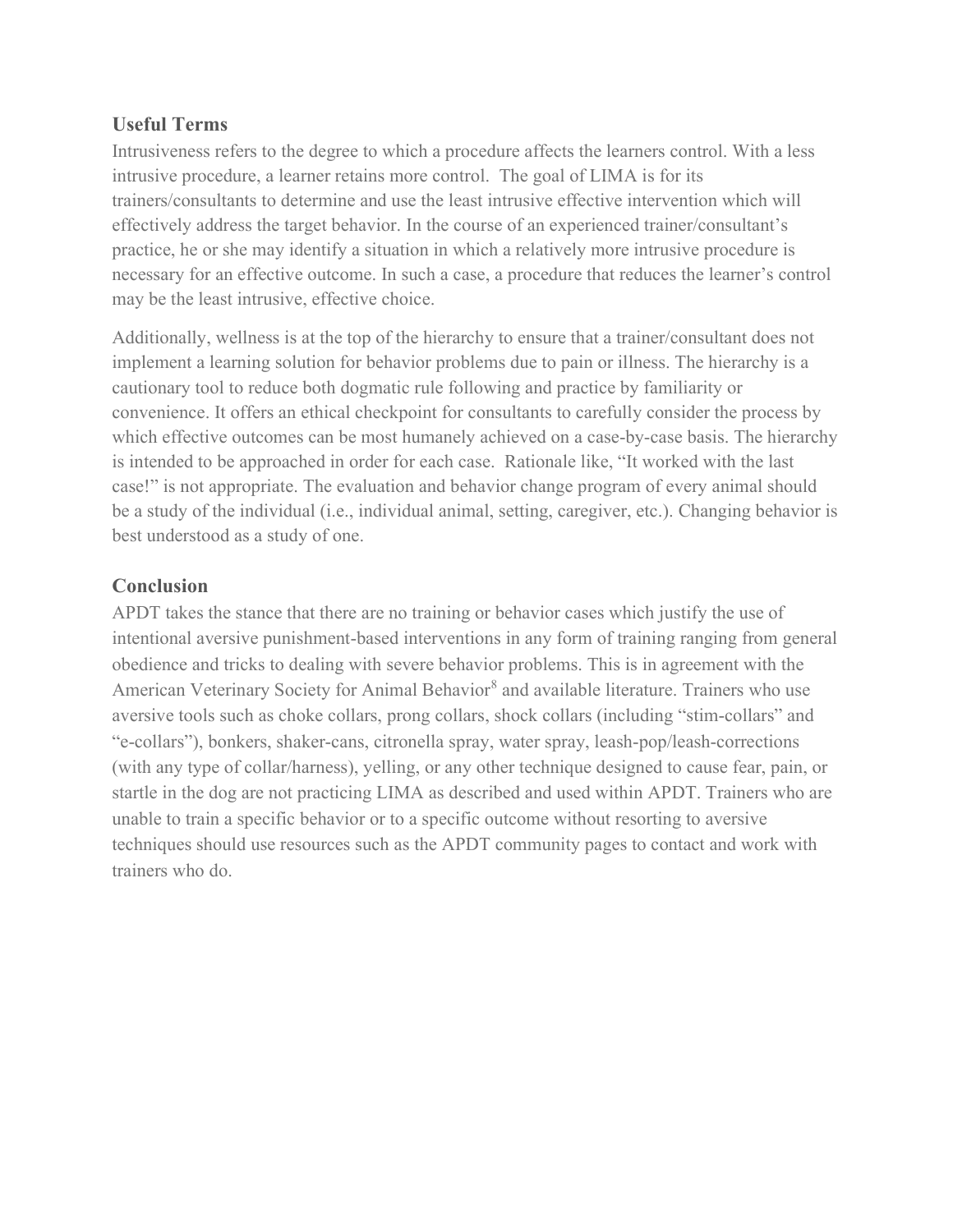

### References:

1 Steven Lindsay, Handbook of Applied Dog Behavior and Training Vol 3 pgs. 29 & 726.

2 Per the IAABC, APDT and CCPDT Joint Code of Conduct

3 "[The] use of positive reinforcement alone was associated with the lowest mean scores (attention- seeking score 0.33; fear (avoidance) score 0.18; aggression score 0.1). The highest mean attention-seeking score (0.49) was found in dogs whose owners used a combination of positive reinforcement and negative reinforcement. The highest mean avoidance score (0.31) was found in dogs whose owners used a combination of all categories of training method. Owners using a combination of positive reinforcement and positive punishment had dogs with the highest mean aggression score (0.27)." Emily J. Blackwell, Caroline Twells, Anne Seawright, Rachel A. Casey, The relationship between training methods and the occurrence of behavior problems, as reported by owners, in a population of domestic dogs, Journal of Veterinary Behavior: Clinical Applications and Research, Volume 3, Issue 5, September–October 2008, Pages 207-217, ISSN 1558-7878, http://dx.doi.org/10.1016/j.jveb.2007.10.008.